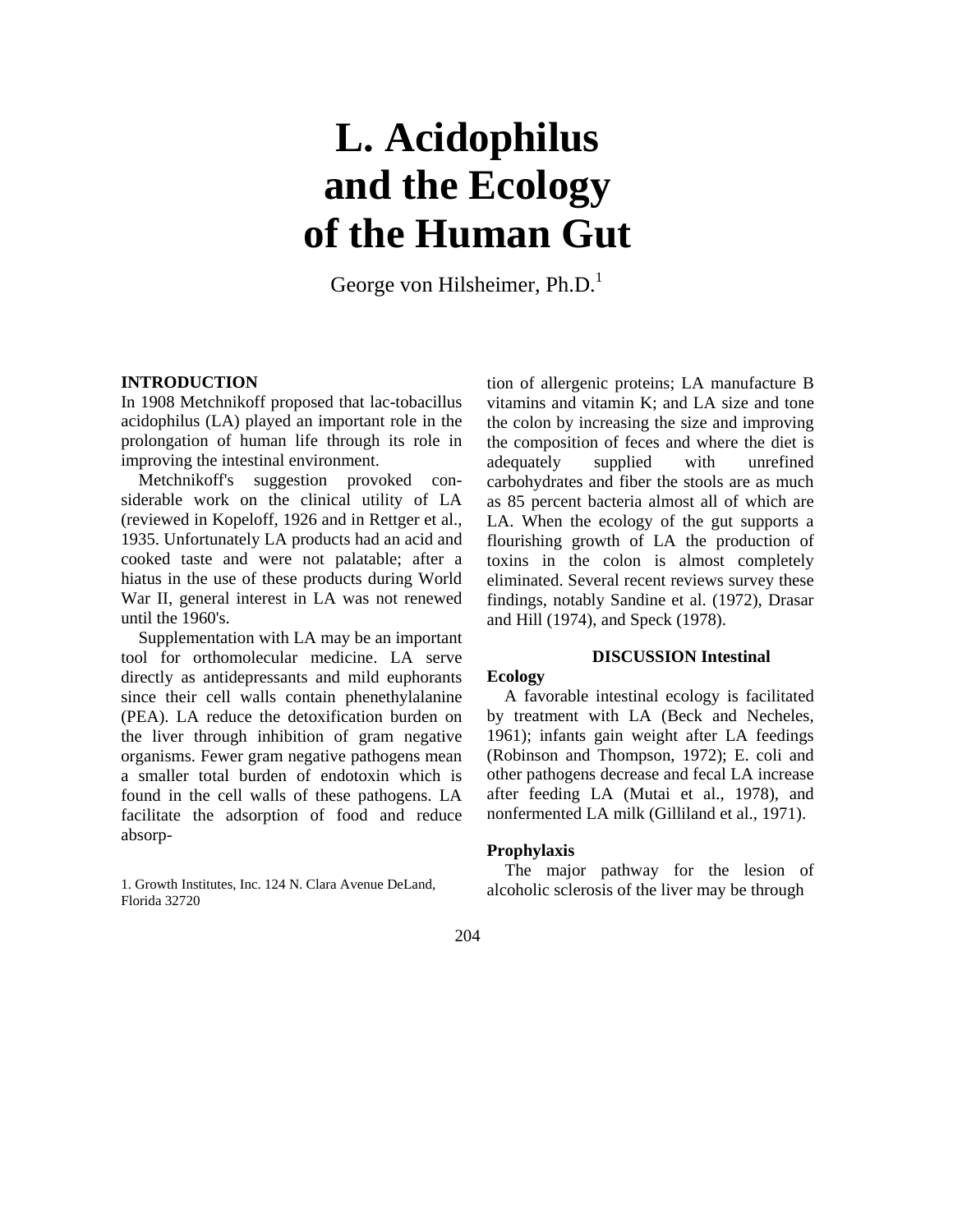an increase in gram negative pathogens. Since endotoxin is found in the cell walls of these pathogens the liver's capacity to detoxify endotoxin may be overcome. Alcohol kills gram positive organisms, including LA, but gram negative pathogens thrive in the alcohol intoxicated gut. LA are antagonistic to S. aureus, Salmonella typhimurium, E. coli and Clostridum perfringens and other pathogens (Gilliland and Speck, 1977); on the other hand, phenethylalanine (PEA), an autogenous antidepressant, is found in the cell walls of gram positive organisms.

LA manufacture B vitamins and vitamin K; increase the bulk and improve the composition of feces; aid digestion, completely breaking down lactose; the frequency of eosinophilic leukocytes and immunoglobulin A are a function of LA; IgA and LA are often deficient or absent in the gut of schizophrenics (Brown, 1977); and gastrointestinal symptoms associated with many diseases are relieved by aggressive treatment with LA (Rettger et al., 1935). Antibiotic treatment is followed by an increase in pathogenic bacteria and a decrease in facilitative bacteria (Dubose et al., 1963). Salmonellosis increased after World War II, and LA decreased (Speck, 1978). Stress is followed by a reduction in LA; meat, alkaline foods, alcohol, sugar and other foods reduce LA (Brown, 1977).

#### **Ordinary Yogurt Is Not Adequate**

L. bulgaricus, S. thermophilus, and S. lac-tis rapidly replace LA in yogurt. LA are not stable in yogurt with other organisms (Gilliland and Speck, 1977). While yogurt made with L. bulgaricus and other benign organisms may be beneficial to humans, e.g. reducing cholesterol (Hepner et al., 1979), these non-LA yogurts do not increase the ongoing viability of intestinal flora and may even reduce LA (Gilliland and Speck, 1977a, 1977b).

#### **Monitoring Treatment Is Easy**

Breastfed infants rapidly establish L. bifidis (LB) throughout their originally sterile intestines (Tissier, 1900; Mata and Urutai, 1971); LA and LB can be made to grow in the intestine to the exclusion of (95 percent) almost

all other organisms (Weiss and Rett-

ger, 1934) and the establishment of thriving LA is readily observable in the stool (Rettger et al., 1935).

# **Palatable Acidophilus Milk**

A commercial LA product was developed at North Carolina State University in 1975. This product, added to lowfat milk is indistinguishable in taste from ordinary lowfat milk (Speck, 1975); it implants in the human gut; suppresses gram negative organisms (E. coli and others) (Gilliland and Speck, 1977b); and appears to have beneficial effects in human GI illnesses, especially those characterized by diarrhea (Speck, 1975, 1978).

# **Commercial Strains of LA Adapt to Human Gut**

Rettger et al., (1935) and other early workers demonstrated that successful implantation of LA in the human gut was followed by symptomatic relief in mucous colitis, irritable colon, idiopathic ulcerative colitis, and various disorders complicated with constipation and biliary symptoms. It was demonstrated that many individuals resist implantation; recent work verifies this finding and indicates that LA does not thrive in media containing L. bulgaricus or other facilitative bacteria (Gilliland and Speck, 1977a). The North Carolina State researchers found that commercial products advertising LA content in conjunction with other lactobacilli in fact do not contain appreciable numbers of LA.

# **LA and Candida albicans**

LA is a normal inhabitant of the healthy human female vaginal vault and is antagonized by vaginomycosis. C. albicans often infests the vagina of depressed women and other psychiatric patients and vaginitis is a routine consequence of pellagra. A common midwife remedy for vaginomycosis is a buttermilk or yogurt douche.

# **Some Clinical Observations in Psychiatric Patients**

We observed a series of psychiatric patients (1969 through 1980); most of these patients suffered idiopathic food sensitivities as well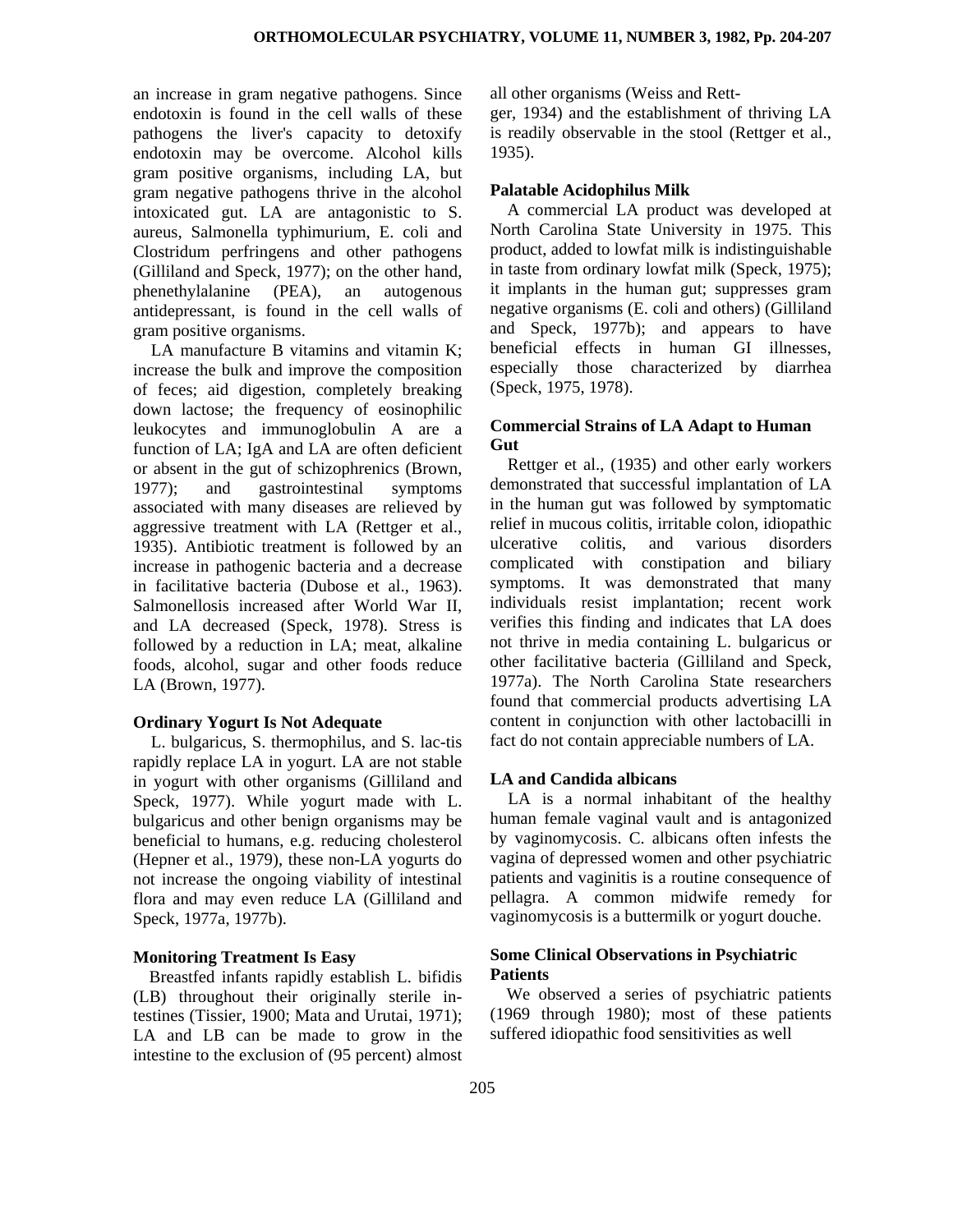as their primary illness and they had fewer LA in stools than normal controls. Psychiatric patients typically had less than 5 percent LA in stools.

We gave freeze dried LA preparations as supplements to adolescent psychiatric patients (1969-1974); and LA preparations, LA supplemented milk or yogurt cultured from LA milk to adult and adolescent patients (1975- 1980). When LA increased in stools most patients reported reduction of GI symptoms; and the signs and symptoms associated with food allergy were reduced (frequent bruising, allergic shiners, suborbital edema, myalgia, idiopathic fatigue and endogenous depression).

Almost all milk intolerant patients tolerated freeze dried LA well; and many such patients had no difficulty eating LA yogurt. LA milk was tolerated by some milk intolerant patients. Commercial "Sweet Acidophilus" milk proved an adequate source of LA especially when cultured into yogurt. Implantation and symptom reduction were adequately produced when "Sweet Acidophilus" milk was used as the source of LA for yogurt cultures. Implantation of LA was more readily obtained by the use of yogurt cultured from "Sweet Acidophilus" milk than by use of "Sweet Acidophilus" milk without yogurt.

# **Resistance to LA Implantation**

Rettger (1935) reported that some patients require extremely large and persistent supplements of LA. We found this to be true among our patients. We found that dosages as large as 20 standard capsules of LA at meals for 30 days were required to establish LA in the stools of some patients. In several of these resistant patients LA disappeared from stools as soon as supplementation ended. Most patients maintained a self producing colony of LA after they were given three courses of supplementation for a week interspersed with a week rest from supplementation. In the initial period 10 capsules of LA are given with meals for a week. Subsequently patients are advised to take 10 standard capsules of LA before breakfast, at least once a week, to eat some foods with an acid ash at breakfast, and to observe their stools for the characteristic larger size, lighter color, and

tolerable odor associated with LA implantation. All patients are advised to avoid modern foods, to eat much fiber and emphasize unprocessed carbohydrates. A pint of LA yogurt or two quarts of LA milk per day may be adequate substitutes for the freeze dried preparations.

# **LA and Candida albicans**

We have observed a series of 16 women treated for vaginomycosis by douching daily with yogurt cultured from LA while daily consuming 10 to 20 capsules of freeze dried LA, a pint of LA yogurt, or a quart of LA milk until LA predominate among the microorganisms in the stools.

In 13 of 16 cases the symptoms of vaginitis responded to LA treatment and the patients enjoyed a concurrent lifting of mood. In three cases observed in 1981 the patients' skin responded with a positive wheal after intradermal injection of 1:1000 C. albicans vaccine before LA treatment; but after two weeks of LA suplementation an identical injection produced no positive wheal.

# **Method of Culturing LA Yogurt**

In the eastern states LA milk is available in almost all supermarkets under various brand names. This milk is taken and placed directly in one of the containers in a standard yogurt maker (Salton Yogurt Maker, sold by Sears and other stores). The LA milk should not be processed in any way, it is merely poured from the milk box into the yogurt maker glass jar. After 10 to 20 hours of incubation either a firm yogurt is formed, or a separated white curd with clear whey. The white curd or yogurt is then used as a starter.

Experience indicates that regular, non-LA milk, is best used in the second stage. This milk is brought to a simmer without permitting it to boil. The milk is then allowed to cool to the range indicated on the thermometer supplied with the yogurt incubator. All the jars are then filled and the incubator left on for 10 hours. The resulting palatable yogurt is rich in LA.

Some patients have difficulty following these simple instructions. Our solution to this has been to supply them with yogurt starter, and to hold classes for them at our offices.